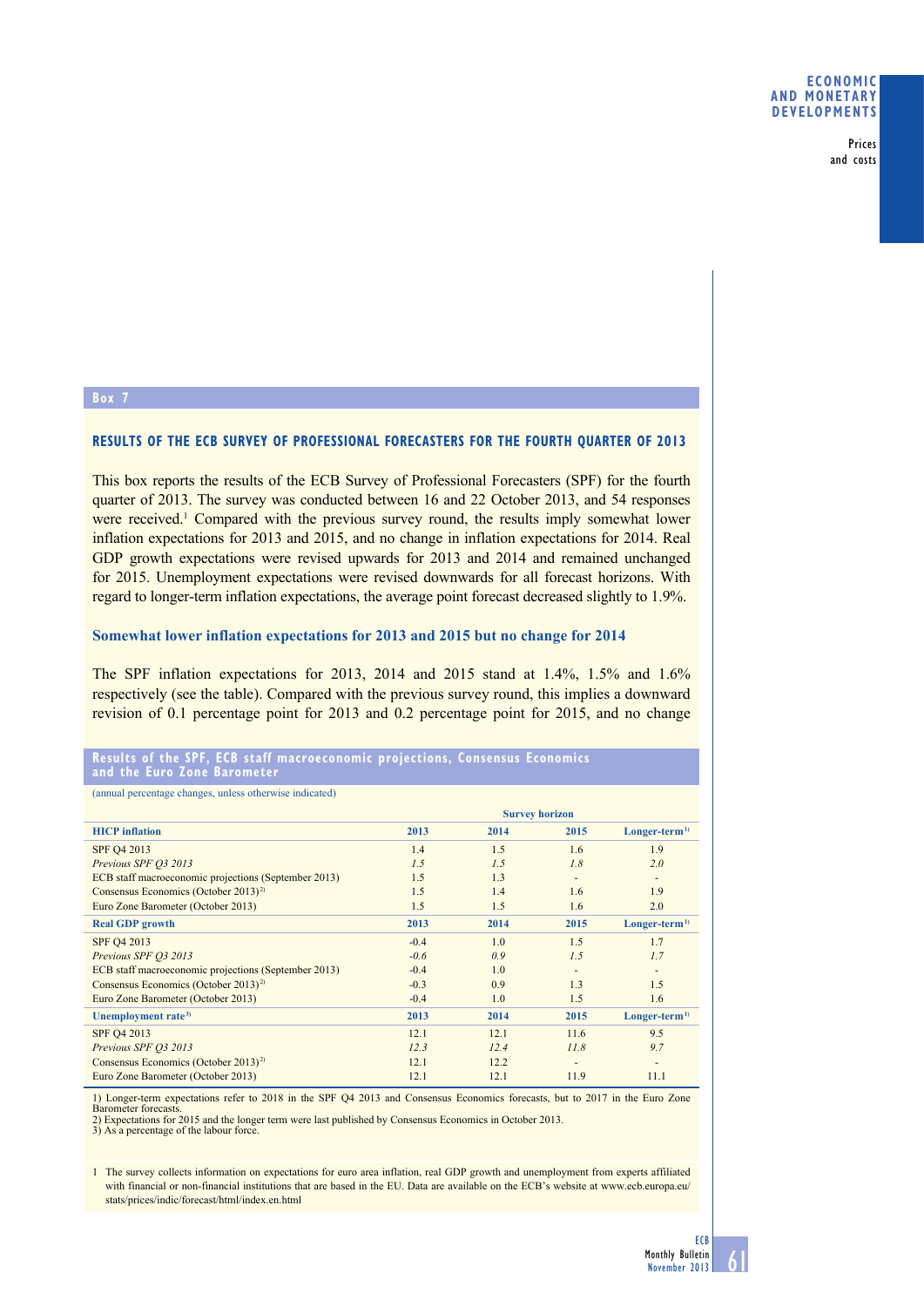**Chart a aggregate probability distribution of average annual inflation expectations for 2013 and 2014 in the latest sPF rounds**



Note: The aggregate probability distribution corresponds to the average of individual probability distributions provided by SPF forecasters.

for 2014. Respondents attribute the downward revisions mainly to the modest economic recovery that is under way and ample excess capacity, low wage increases owing to high unemployment levels, more favourable trends in commodity prices, the appreciation of the euro and the dilution of effects resulting from higher administrative prices and high indirect taxes in some countries.

Compared with the September 2013 ECB staff macroeconomic projections, SPF inflation expectations are below for 2013 and slightly above for 2014. For 2013, they are also below the corresponding forecasts published in the October 2013 issues of Consensus Economics and the Euro Zone Barometer, but for 2014 and 2015 they are broadly in line therewith. Turning to the aggregate probability distributions, for 2013, a probability of 44% is assigned to an inflation rate of between  $1.5\%$  and  $1.9\%$ , and of 45% to the interval between  $1.0\%$  and  $1.4\%$ . For 2014, the two highest probabilities are  $36\%$ , which is allocated to the interval between 1.5% and 1.9%, and  $32\%$ , which is assigned to the interval between 1.0% and 1.4% (see Chart A).

Respondents are equally split between those who regard risks to the baseline outlook for inflation to be broadly balanced and those who consider it to be tilted to the downside. The main downside risks mentioned were the deterioration in euro area economic activity and labour markets, further declines in commodity prices and renewed financial tensions. Some respondents, however, also mentioned unexpected increases in commodity prices, as well as in indirect taxes and administered prices, as upside risks. Furthermore, a couple of respondents mentioned a stronger than expected rebound in the economy as another potential upward risk.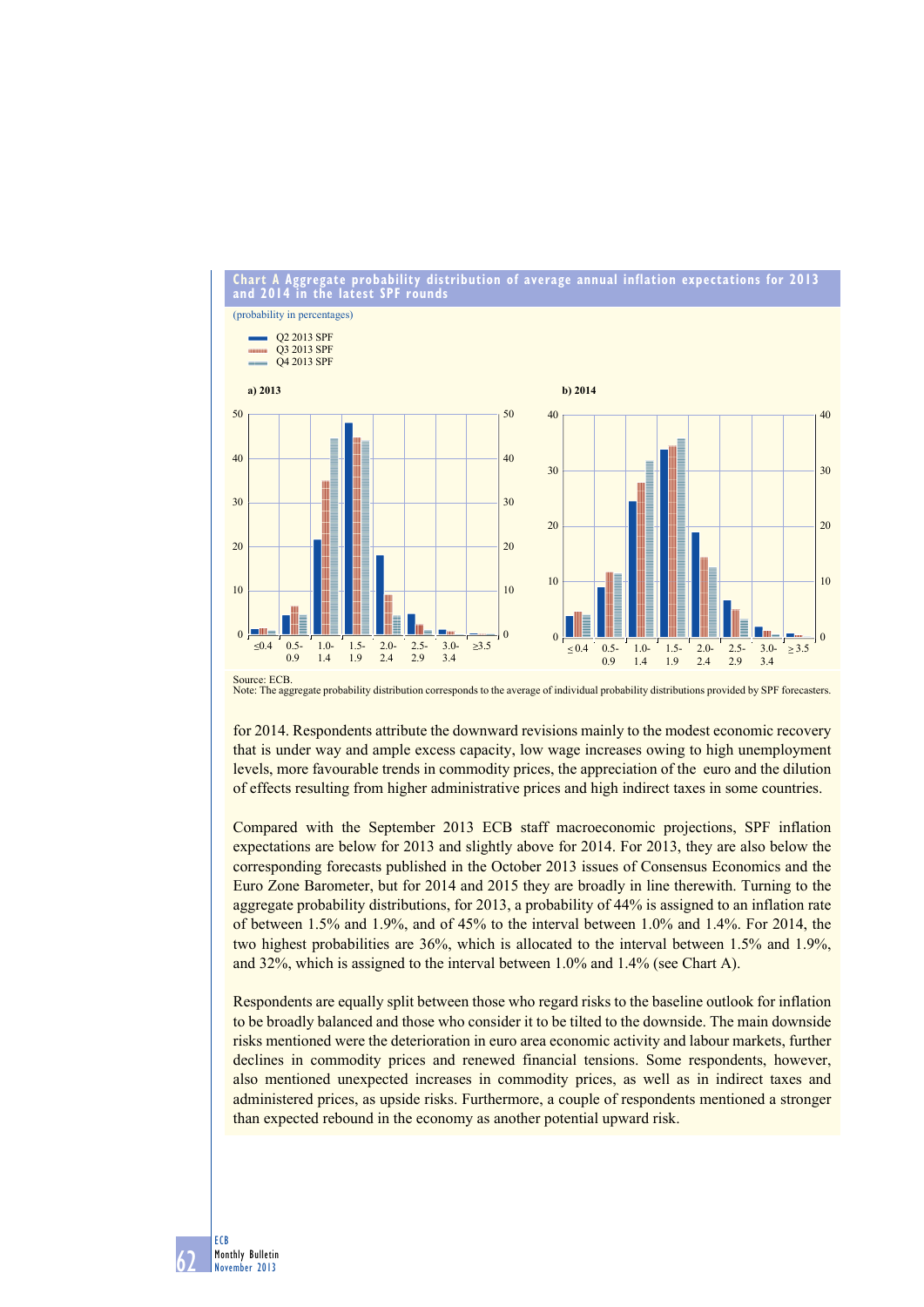## **eConomiC and monetary develoPments**

Prices and costs

#### **Chart b Cross-sectional distribution of longer-term inflation point forecasts**



### **Chart C disagreement and uncertainty about longer-term inflation expectations**

(percentage points; percentages)



Note: Aggregate uncertainty is defined as the standard deviation of the aggregate probability distribution (assuming discrete probability density function with probability mass concentrated in the middle of the interval).

### **Longer-term inflation expectations revised slightly downwards to 1.9%**

The average point forecast for longer-term inflation expectations (for  $2018$ ) stands at  $1.9\%$ , after  $2.0\%$  in previous survey rounds. Rounded to two decimal places, expectations stand on average at 1.93%, two basis points lower than in the previous survey round. The median of the point forecasts has returned to 2.0%, having stood at a one-off 1.9% in the previous survey round. This reflects an increase in the percentage share of respondents providing a point forecast of  $2.0\%$ , from  $28\%$  to  $37\%$  (see Chart B). The SPF longer-term inflation expectations are in line with the inflation expectations for 2018 published in the latest issue of Consensus Economics, but are somewhat lower than those for  $2017(2.0%)$  published in the Euro Zone Barometer.

Compared with the previous survey round, the aggregate probability distribution has shifted slightly towards lower outcomes, with the probability of longer-term inflation being at or above 2.0% declining from 46% to 43%. By contrast, the probability of inflation being between  $1\%$  and  $1.9\%$  increased to  $47\%$ , up from  $44\%$  in the previous survey round. The probability of negative inflation rates remained unchanged at 0.9%.

Disagreement about longer-term inflation expectations, as measured by the standard deviation of the point forecasts, increased slightly to  $0.3$  percentage point, up from  $0.2$  percentage point in the previous survey round. However, it is still within the range observed since 2010. Aggregate uncertainty surrounding longer-term inflation expectations, as measured by the standard deviation of the aggregate probability distribution, remains at the elevated level observed in previous survey rounds (see Chart C).2

2 For more information on uncertainty measures, see the box entitled "Measuring perceptions of macroeconomic uncertainty". *Monthly Bulletin*, ECB, Frankfurt am Main, January 2010.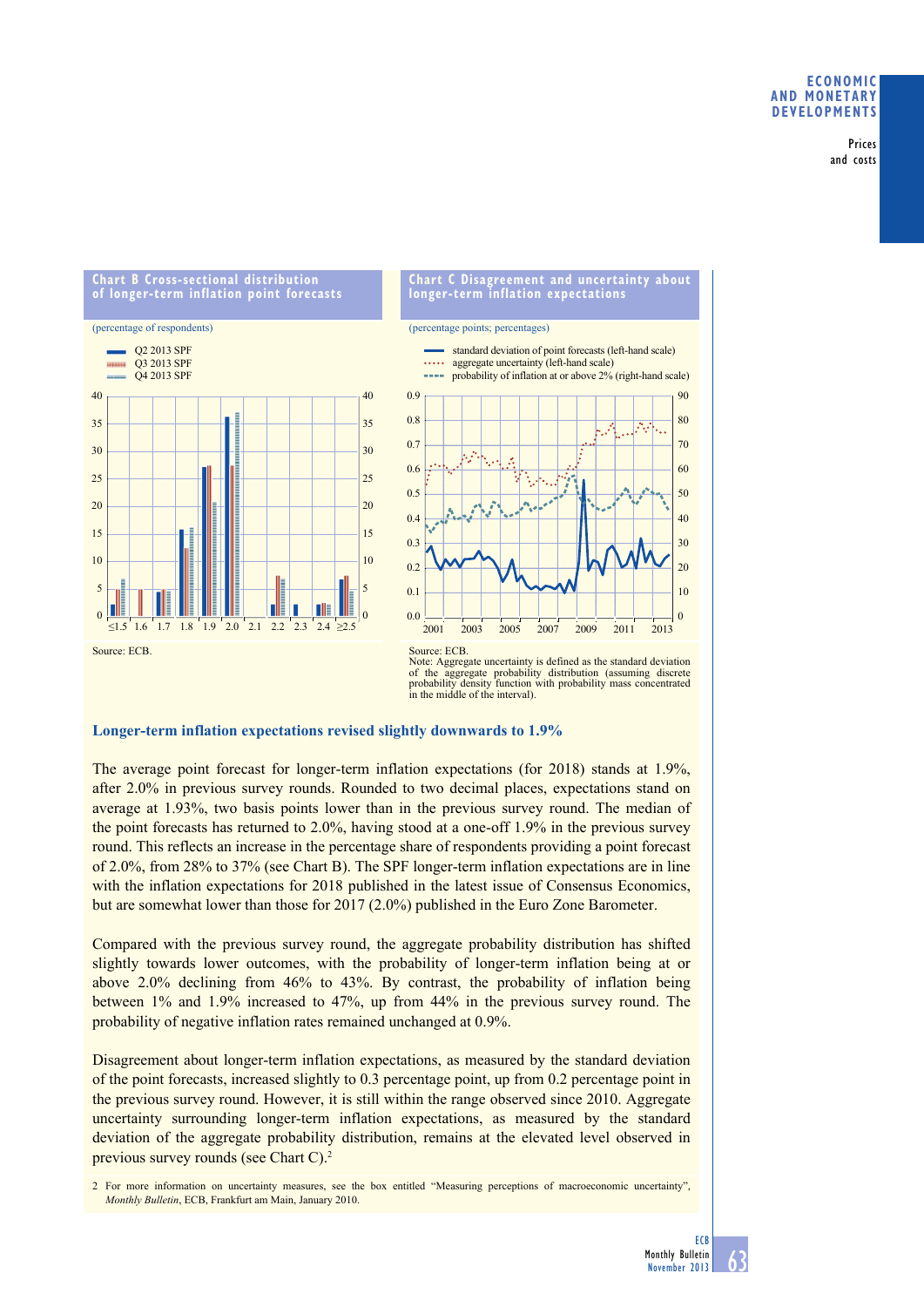

**Chart d aggregate probability distribution of gdP growth expectations for 2013 and 2014**

Source: ECB. Note:The aggregate probability distribution corresponds to the average of individual probability distributions provided by SPF forecasters.

### **GDP growth expectations revised upwards for 2013 and 2014**

The average point forecast for GDP growth has been revised upwards by 0.2 percentage point, to  $-0.4\%$ , for 2013 and by 0.1 percentage point, to 1.0%, for 2014, while for 2015 it has remained unchanged at 1.5% (see the table). Expectations for 2013 and 2014 are identical to the September 2013 ECB staff macroeconomic projections, as well as the latest forecasts of the Euro Zone Barometer. Compared with those of Consensus Economics, they are lower for 2013, but slightly higher for 2014 and 2015. Respondents cite the carry-over effects from the surprise pick-up in GDP growth in the second quarter of 2013 as the main factor behind the upward revisions for 2013. The levels of economic sentiment indicators in the third quarter suggest that that euro area GDP growth will remain moderate. Most respondents indicate that fragmentation in business financing conditions is still a major factor preventing growth from picking up at a stronger pace.

The aggregate probability distributions for real GDP growth in 2013, 2014 and 2015 have shifted towards higher outcomes. The largest shift was for 2013, with respondents now assigning the highest probability,  $62\%$ , to the interval between  $-0.5\%$  and  $-0.1\%$ , compared with only 30% in the previous survey round, when respondents assigned the highest probability,  $43\%$ , to a growth rate of between  $-1.0\%$  and  $-0.6\%$ . For 2014 and 2015, the upward shifts are moderate. Overall, respondents consider the balance of risks to GDP growth to still be tilted to the downside, owing mainly to the risks of a possible intensification of the sovereign debt crisis in stressed countries, less demand from major emerging economies and persistently tight credit conditions. The main upside risks relate to a stronger than expected improvement in confidence and a materialisation of the benefits of structural reforms earlier than assumed in the baseline.